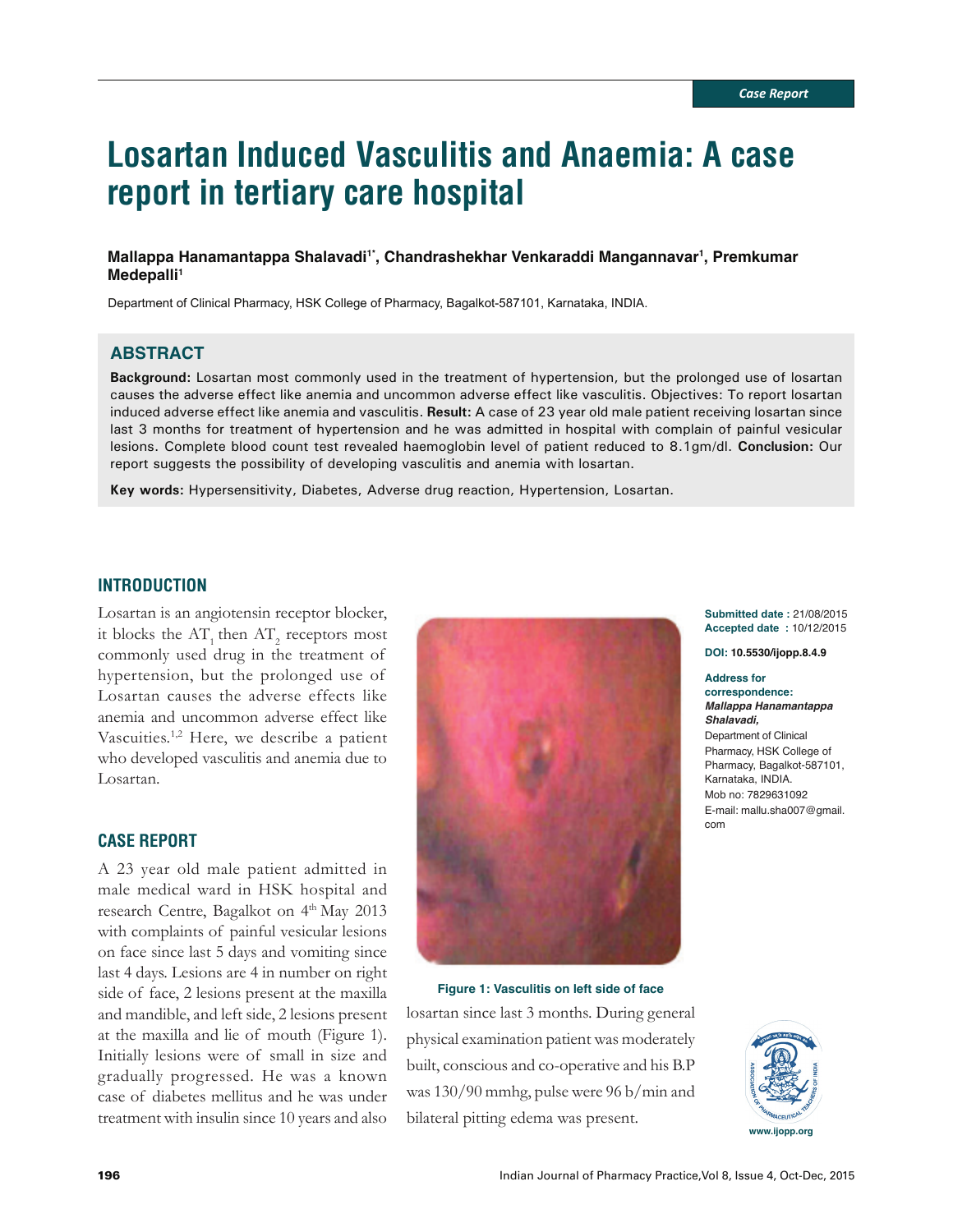Laboratory investigation reports in first day were as follows, creatinine level was elevated  $(5.3 \text{ mg\%})$ , hemoglobin decreased (8.1 gm/dl) and total WBC count increased (19000 cells/cumm) and urine culture showed increased pus cells (20-25/hpf), epithelial cells (2-3/hpf), RBC (18-20/hpf) and on second day creatinine level elevated (4.2 mg%), on  $10<sup>th</sup>$  may urine culture showed increased pus cells (2-4/hpf), epithelial cells (1-2/hpf) and RBC (20-25/hpf)

Based on the above subjective and objective evidence diagnosis was made as "Diabetes with polycystic kidney disease with hypertension with chronic renal failure, multiple abscess over the face with sepsis with anemia with urinary tract infection". Patient was treated with Inj H.Actrapid, Inj Amoxicillin+Clavalonic acid, Tab Trypsin+Chymotrypsin, Tab Purifloxacin 600 mg, Tab Losartan 50 mg, Tab Amlodipine 5 mg, Tab Tramadol+Paracetamol, Tab Rabeprazole+Itopride, Inj Pantoprazole 40 mg, Inj Ranitidine, Tab Linezolid. Patient was taking Losartan for past 3 months. Based on clinical suspicion of losartan potassium induced vasculitis drug was withdrawn after first day itself and treatment started with amlodiopine. Gradually progression of vesicular bullous lesions on his face reduced subsequently. Losartan is also associated with anemia. Complete blood count test revealed haemoglobin level of patient reduced to 8.1 gm/dl.

## **DISCUSSION**

Vasculitis is an inflammation of the blood vessel wall and its fibrinoid necrosis.<sup>3</sup> Diagnosis of specific forms of vasculitis become difficult due to many etiological factors involved in vasculitis. Losartan associated with adverse effects like impaired renal function, rash, urticaria, pruritus, angioedema, vasculitis, hyperkalemia, myalgia, arthralgia and raised liver enzyme values may occur. Henoch-Schönlein purpura has also been reported<sup>4,5</sup> in patients taking losartan; in one case the Henoch-Schönlein purpura recurred on rechallenge. Atypical cutaneous lymphoid infiltrates also developed in patients receiving losartan for hypertension<sup>3</sup>. In both cases the lesions disappeared within a few weeks of stopping the drug. Symptomatic anemia reported<sup>6</sup> in a patient with a renal transplant 6 weeks after starting therapy with

losartan. Decreased hemoglobin concentrations have also been reported<sup>7</sup> in patients with severe renal impairment undergoing hemodialysis

In our case report vesicular lesions observed on face of patient and decreased hemoglobin suggestive of losartan induced vascullitis and anemia respectively. Patient showed improvement only after withdrawal of Losartan i.e. dechallenge was positive.

#### **CONCLUSION**

In conclusion our report suggests the possibility of developing vasculitis and anemia with losartan which was a possible ADR according WHO-UMC system and Naranjo causality assessment scale. Therefore until further data are available careful assessment required for hypertensive patients receiving losartan and also more data is required to know the typical characteristics and risk factors associated with losartan induced vasculitis and anemia.

## **ACKNOWLEDGEMENTS**

We are thankful to Principal and Head, Department of Pharmacology, H.S.K. College of Pharmacy and Principal and Dean, S N Medical College and HSK Hospital and Research centre, Bagalkot, Karnataka, India, for providing necessary facilities and support.

## **CONFLICT OF INTEREST**

The authors have no conflicts of interest.

#### **ABBREVIATION USED**

| ADR: | Adverse Drug Reaction    |
|------|--------------------------|
| HSK: | Hanagal Shri Kumareshwar |
| B.P: | <b>Blood Pressure</b>    |
| WBC: | White Blood Cell         |
| RBC: | Red Blood Cell           |
| Inj: | Injection                |
| Tab: | Tablet                   |
|      |                          |